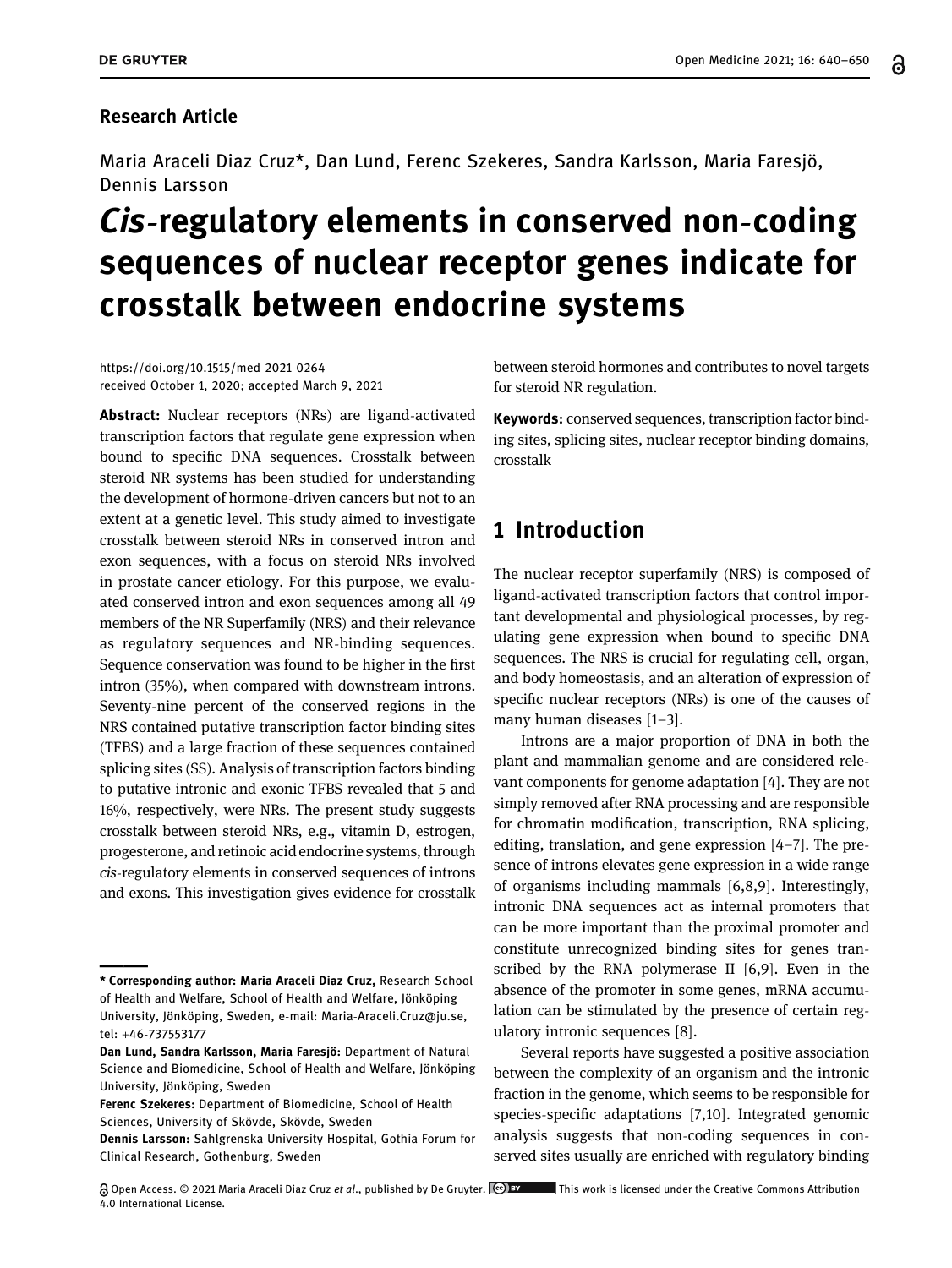sites [[11](#page-9-7)]. The same high abundance of regulatory binding sites has not been observed in exons [[12](#page-9-8)]. This, therefore, suggests that the prevalence of conserved non-coding sequences (CNSs) among species is related to the preservation of a specific function and/or gene regulation and RNA splicing [[5,](#page-9-9)[13](#page-9-10)].

The regulatory elements located in non-coding intron and exon DNA sequences (cis-regulatory elements, CREs) are often transcription factor binding sites (TFBS) or splicing factor binding sites (SFBS) [[14](#page-9-11)]. Mutations in CREs result in a significant reduction in target gene transcription and predispose individuals to a wide variety of disorders such as diabetes and cancer [[15](#page-9-12)–[17](#page-9-13)]. One example of a disease caused by this alteration is prostate cancer, where the androgen receptor (AR) is overexpressed in most castration-resistant patients [[18](#page-9-14)]. Ethnicity and geography are risk factors for prostate cancer [[19](#page-9-15)] as well as inherited mutations of the Breast cancer type 1 susceptibility protein (BRCA1) and Breast cancer type 2 susceptibility protein (BRCA2) genes, which are connected to estrogen regulation [[20](#page-9-16)]. Ethnicity and geography (high latitudes) are associated with, e.g., low serum levels of vitamin D, which leads to decreased anti-inflammatory effects as well as decreased apoptotic activity and an increased proliferation [[21](#page-9-17)]. The BRCA1 gene has been reported to be a co-regulator of the AR [[22](#page-9-18)] and inhibits estrogen receptor  $\alpha$  (ER $\alpha$ ) signaling [[23](#page-9-19)]. However, the interaction between the BRCA2 gene and estrogen signaling is indirect, and mutations in the BRCA2 are associated with decreased activity of gene DNA recombination and repair processes [[24](#page-9-20)].

In prostate cancer, there is an imbalance in the crosstalk between different steroid hormones (e.g., androgens, estrogens, glucocorticoids, progesterone, retinoids, and vitamin D) leading to uncontrolled cell growth. Crosstalk between steroid endocrine systems, on a genetic level as well as in signaling pathways, has been reported but not fully understood [[25](#page-9-21)]. Deepening our knowledge on the crosstalk between steroid endocrine systems, through their NRs, is of importance to understand the initiation and progression of hormone-driven cancers [[25](#page-9-21)]. Little is known about NR interaction with non-coding conserved nucleic acid sequences. An understanding of the conserved intronic region distribution across species will enable the identification of candidate regulatory sequences. These sequences could interact with NRs evoking a change in the NR DNA binding and the NRs regulation of expression/repression of specific genes.

Our hypothesis is that steroid endocrine systems regulate gene expression through interactions with introns and exons. This study thus aimed to investigate crosstalk between steroid NRs in conserved intron and exon sequences, with a focus on steroid NRs involved in prostate cancer etiology. For this purpose, conserved intronic and exonic NRS sequences were analyzed with a focus on cis-regulatory elements (CREs) and their involvement in fundamental processes such as growth, differentiation, homeostasis, development, and metabolism.

# 2 Material and methods

Intron and exon sequences from the 49 genes of the NRS, translated from pre-mRNA transcripts to the corresponding DNA sequence, were retrieved from the Ensembl genome database (Table S1) [[26](#page-9-22)]. The transcripts selected were orthologous, having the same position and phase relative to the coding sequence, from five different mammalian species: Homo sapiens, Gorilla gorilla, Pan troglodytes, Mus musculus, and Rattus norvergicus (Table S1). These specific mammalian species were selected based on their close phylogenetic relationship, which implies high sequence conservation probability, and their usage for modeling species to humans [[13](#page-9-10)[,27,](#page-9-23)[28](#page-9-24)]. Since some conserved genomic regions in primates and rodents recently have been identified as unique and responsible for new emerging functions, species from both orders were included in this analysis [[13](#page-9-10)].

### 2.1 Basic conserved sequence detection method (BCSDm)

The Basic Conserved Sequence Detection method (BCSDm) extracts the most conserved sequences (without insertions or deletions) and their location within the specific sequence region.

The BCSDm implemented in Python 3.6 using Biopython [[29](#page-9-25)] is based on the combination of three methods: (1) alignment of the different sequences, (2) extraction of the alignment profile and its position score matrix (PSSM), and (3) obtainment of the conserved nucleotide patterns and their position in the alignment (Figure S1).

The alignment was performed for each gene sequence between the five mammalian species using the multiple alignment program MAFFT [[30](#page-9-26)]. From the resulting alignment file, an alignment profile summarizing the alignment for the five species was obtained. The dumb consensus method was selected for extracting the alignment profile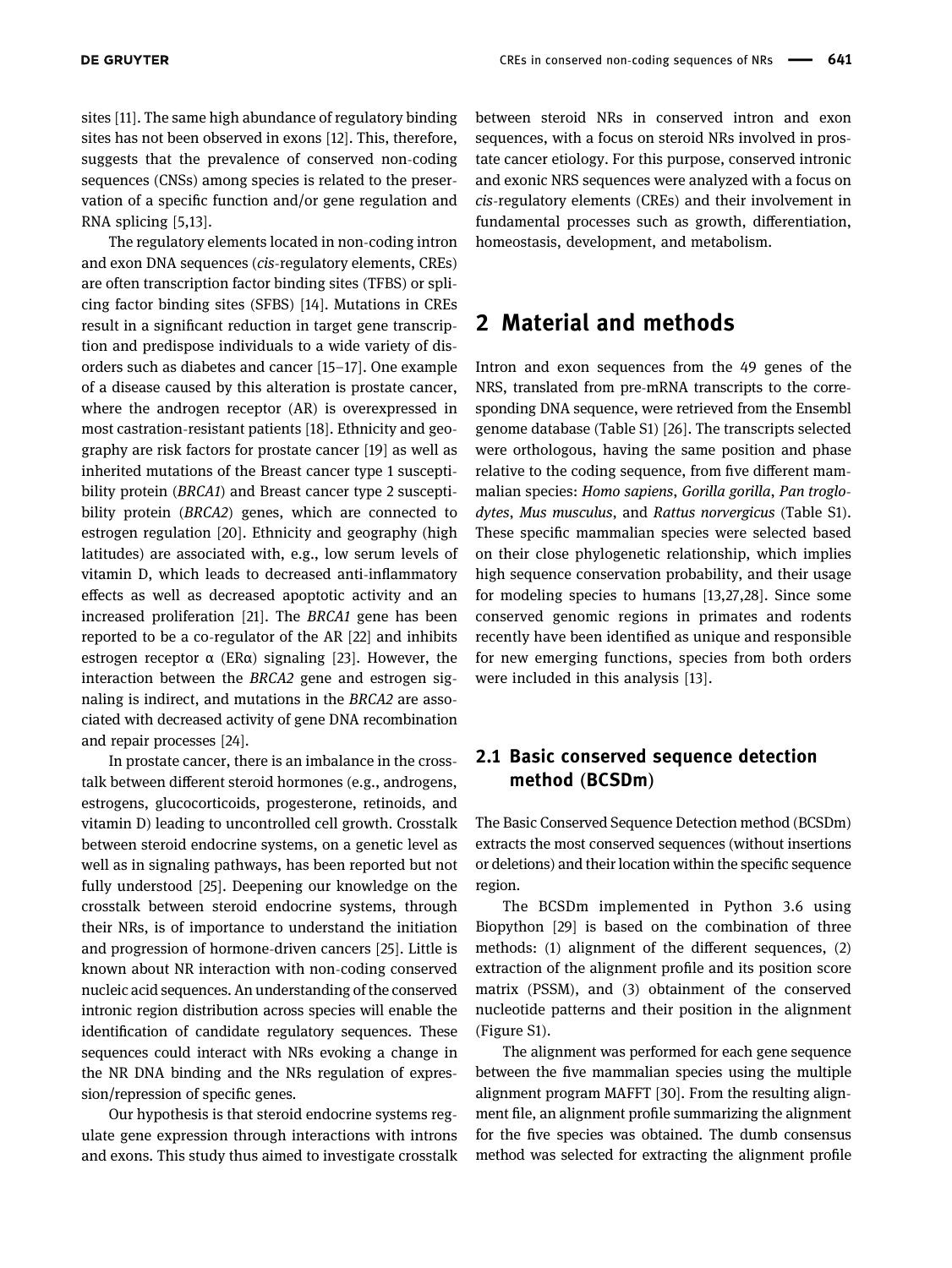and for calculating the number of each nucleotide type at each position of the alignment for all the sequences [[29](#page-9-25)]. If the percentage of the most common nucleotide type was greater than the default threshold (0.7), the nucleotide was added to the alignment profile. This method was used to avoid gaps in the extracted sequence pattern. After obtaining the alignment profile, a PSSM was calculated to represent the probabilities of the occurrence of each nucleotide in the consensus sequence. The conserved patterns were extracted from the PSSM by the following conditions. First, each position selected from the score matrix should be 100% conserved, to avoid gaps, insertions or substitutions. Second, to include TFBS and to exclude random appearance in the selection of conserved patterns, a threshold of  $\geq$ 15 consecutive nucleotides was applied.

All the 49 genes from the NRS were analyzed with BCSDm. Of these, 25 genes had at least one conserved intronic pattern and were thus further analyzed. A total of 1,044 conserved intron patterns in these 25 genes were extracted using BCSDm. Conserved sequences were grouped according to their ordinal position in the transcript (called intron 1 to intron 11). The percentage of conserved sequences was calculated for each intron group. To avoid an unequal number of introns between NR genes, the conserved patterns obtained were normalized to the number of genes containing each intron. Moreover, the number of conserved patterns in each intron was normalized to their sequence length.

Exon sequences, from the same 25 NRS genes described earlier, were also analyzed with BCSDm. A total of 552 conserved exon patterns in these 25 genes were extracted and further analyzed.

#### 2.2 Analysis of CREs

Each conserved intronic and exonic pattern in the 25 selected NRS genes was extracted by BCSDm and scanned for putative binding sites for transcription factors [[31](#page-9-27)] in the CIS-BP Database [[32](#page-9-28)]. The search was performed using the species parameter Homo sapiens since the aim was to find out the relevance of these patterns only for the human species. The motif model was set to the standard scoring system option which is position weight matrices (PWMs) – log-odds [[33](#page-9-29)]. To be more restrictive in allowing mutations and to increase the likelihood of the TFBS predicted, the log-odds threshold was set to ten. To remove sparse sequences, only matching sequences with ≥10 consecutive nucleotides were considered potential TFBS.

After identification of potential TFBS in conserved sequences, the transcription factor binding domain (TFBD) family of the transcription factors inferred to bind these TFBS sequences was analyzed. A classification depending on the domain family type was carried out for each TFBDs. Thirty-seven different family domain types were identified and the ten with the highest number of TFBS were selected for further analysis of the introns. A small fraction of all analyzed TFBDs were NR binding domains. TFBS identified as NR binding sites were further analyzed and compared between introns and exons.

The conserved intronic patterns were further analyzed using the Human Splicing Finder (HSF) database to determine whether SS motifs were contained in their sequences [[34](#page-9-30)]. This tool enables the prediction of potential donor and acceptor sites for the sequence introduced. The analysis used the default prediction algorithms (HSF and MaxEnt). The consensus value (HSF) was increased from 65 to 75 to allow higher similarity and confidence of a true splice site to be obtained [[34,](#page-9-30)[35](#page-9-31)]. Thus, the sequences with a consensus value of  $\geq$ 75 (HSF) and  $\geq$ 3 (MaxEnt) were classified as containing a splice site.

The conserved intronic patterns were classified as TFBS or SS depending on their content in regulatory elements. This classification revealed that some patterns contained exclusively TFBS or SS and/or both TFBS and SS in the same sequence. Four groups were derived from these results: TFBS, TFBS-SS, SS, and not identified.

The number of TFBS and SSin non-conserved sequences from the same gene intronic regions as the conserved sequences were used as controls. These sequences were scanned into the CIS-BP Database for TFBS hits and with HSF for splicing signals, with the same parameters as for the conserved sequences analysis. Moreover, a classification of TFBD families for TFBS in non-conserved sequences was used as a control. To randomly obtain the nonconserved sequences ( $n = 1,044$ ), the BCSDm program was modified to extract nucleotides from the PSSM that were less than 100% conserved while maintaining a threshold of  $\geq$ 15 consecutive nucleotides to generate a sequence.

#### 2.3 Statistical analysis

The distribution of conserved sequences among different introns was assessed by the Mann–Whitney U test. The frequency distribution of the four groups (TFBS, TFBS-SS, SS, and not identified) among introns was analyzed using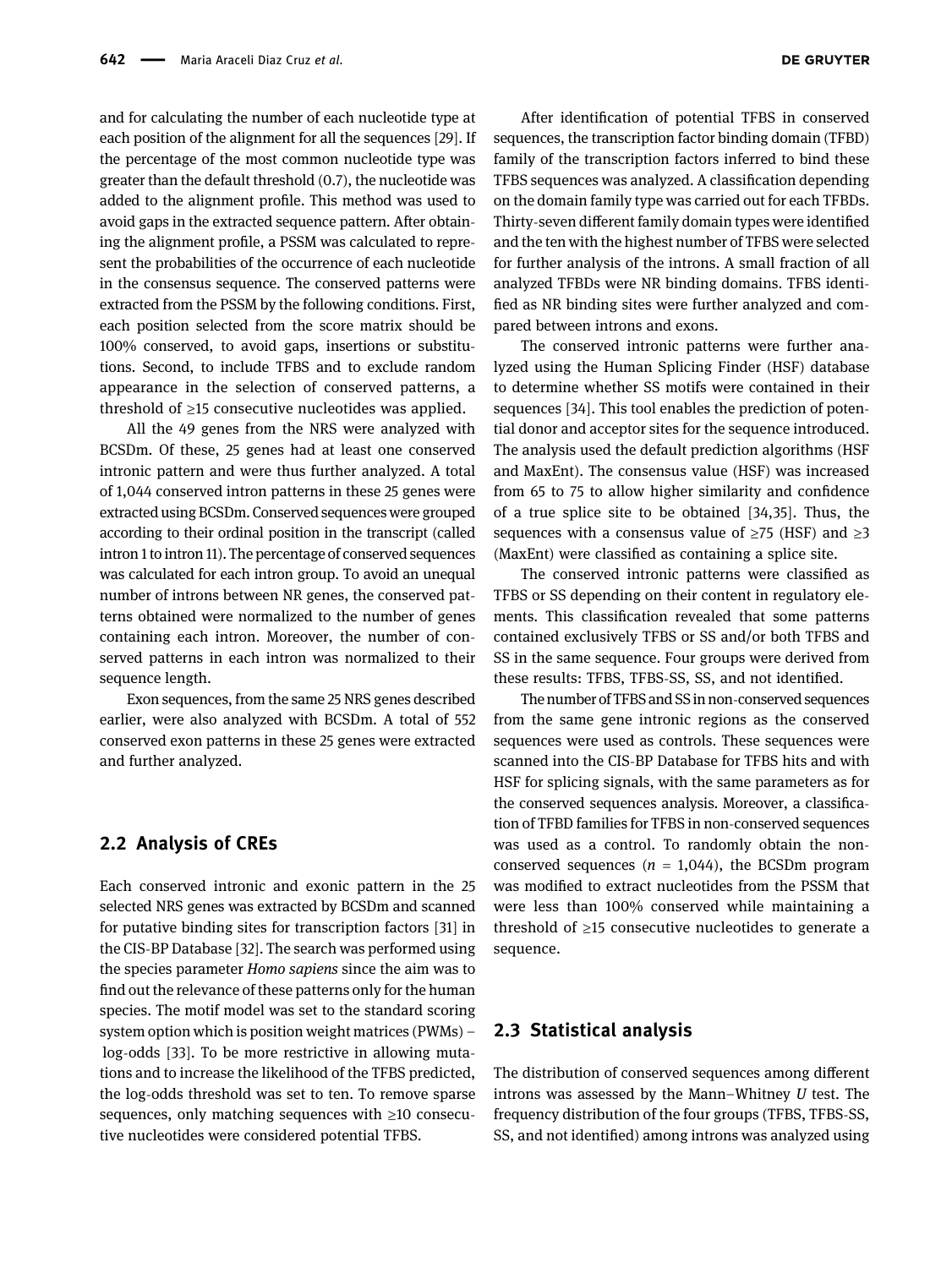the Chi-square test. The number of TFBS as well as SS in conserved and non-conserved sequences was analyzed by the Wilcoxon paired non-parametric test. The number of TFBS for each TFBD family, between conserved and non-conserved patterns, was assessed by the Chi-square test. All the statistical analyses were performed in GraphPad Prism version 7.04 (GraphPad Software, La Jolla, California, USA). Statistically significant differences were set to ns: Not significant,  $*P < 0.05$ ,  $**P < 0.01$ ,  $***P < 0.001$  and \*\*\*\* $P < 0.0001$ .

Ethical approval: The conducted research is not related to either human or animal use.

### 3 Results

Out of 25 NRS genes analyzed, the first intron in each gene (intron 1) had significantly higher sequence conservation (35%) when compared with downstream introns (introns 2–9, [Figure 1](#page-3-0)). This was confirmed even after normalization for the number of genes and the sequence length (Tables S2 and S3, respectively). The number of conserved patterns generally tended to decrease with an ordinal position of the intron.

Seventy-nine percent of the conserved patterns showed putative TFBS in the CIS-BP Database for *Homo sapiens*. In the case of the distribution of TFBS per intron, the frequency was preserved in the range from 70 to 89%, except

<span id="page-3-0"></span>

Introns grouped by their ordinal positions

Figure 1: Percentage of sequence conservation for each intron group (1st to 9th) from 25 genes generated from the NRS analysis. Mann– Whitney U statistical test was performed to assess the differences of conserved sequences between different groups of introns ( $P < 0.05$ , \*\* $P < 0.01$ , \*\*\* $P < 0.001$ , \*\*\*\* $P < 0.0001$ ).

for intron 8 that was 38% ([Table 1](#page-3-1)). The non-conserved sequences showed that 69% of putative TFBS were overlapping (Table S4). Overlapping TFBS within the conserved sequences was 79%. Hence, 10% of the TFBS sequences, detected among the conserved patterns, are associated with conservation. Thus, the number of TFBS in conserved sequences was significantly higher when compared with non-conserved sequences ( $P < 0.05$ ).

SS was found in 33% of the conserved patterns of Homo sapiens in the HSF Database ([Table 1](#page-3-1)). The nonconserved sequences contained 23% SS (Table S5) and 33% of the conserved sequences overlapped with SS. Hence, 10% of these SS are associated with conserved sequences. The number of SS in conserved patterns was significantly higher when compared with non-conserved patterns ( $P < 0.01$ ).

The distribution of conserved patterns for TFBS, TFBS-SS, SS, and not identified among different introns are presented in [Figure 2.](#page-4-0) The TFBS group showed a similarity with 45–67% of the patterns, except for intron 8, which showed a verylow number of conserved patterns (Figure S2). The sum of percentages for the groups TFBS-SS and SS was also conserved among introns with 28–36% ([Figure 2](#page-4-0)). The analysis of the expected frequency distribution of the four groups showed that there were no significant differences among introns, except for intron  $3 (P < 0.05$ , [Figure 2](#page-4-0)) and 8  $(P < 0.05,$  Figure S2).

A total of 10,608 TFBS were obtained from scanning the NRS conserved patterns in the CIS-BP database. Thirty-seven different TFBD families were identified from the TFBS analysis, of which ten with the highest number of TFBS were chosen for further analysis ([Figure 3](#page-5-0)). The

<span id="page-3-1"></span>Table 1: Frequency distribution of the conserved patterns identified as TFBS for the introns 1–9

| Intron                       | 1   | $2 \quad 3$ |                     | 4 5 6 7 8         |   |                         | 9  | Total |
|------------------------------|-----|-------------|---------------------|-------------------|---|-------------------------|----|-------|
| Cons<br>patterns             | 385 | 147         |                     | 173 88 121 84 20  |   | 8                       | 18 | 1.044 |
| <b>TFBS</b>                  | 294 |             | 121 150 67 96 63 14 |                   |   | $\overline{\mathbf{3}}$ | 16 | 824   |
| SS                           | 137 | 41          |                     | 58 28 42 30       | 6 | 4                       | -5 | 351   |
| TFBS/Cons<br>patterns $(\%)$ | 76  | 82          |                     | 87 76 79 75 70 38 |   |                         | 89 |       |
| SS/Cons<br>Patterns (%)      | 36  | 28          |                     | 34 32 35 36 30 50 |   |                         | 28 |       |

\*Cons patterns, conserved patterns; TFBS, Transcription factor binding sites identified in the conserved patterns; SS, Splicing sites identified in the conserved patterns; % TFBS/Cons patterns, percentage of TFBS with respect to the total number of conserved patterns; % SS/Cons patterns, percentage of SS with respect to the total number of conserved patterns.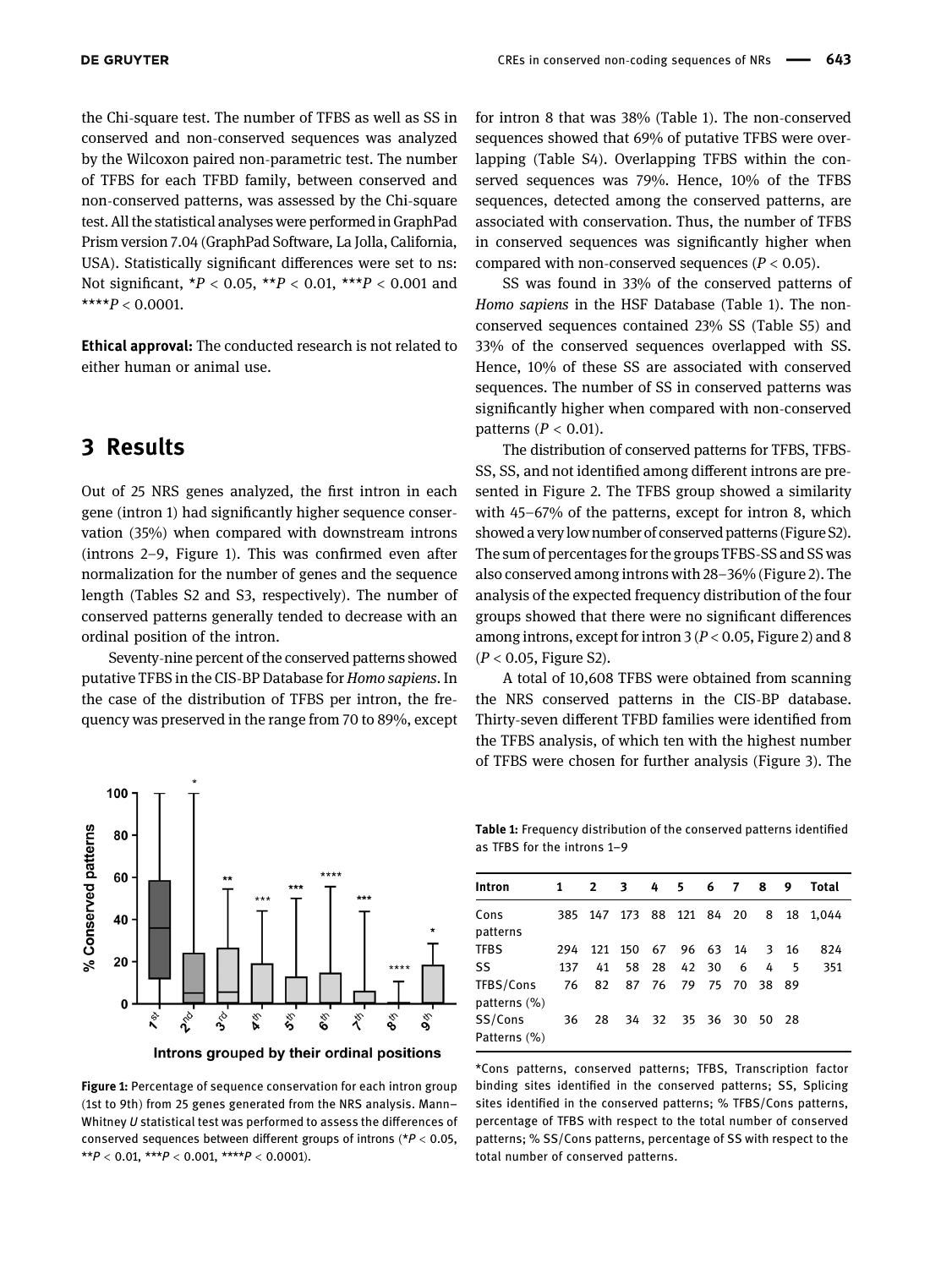<span id="page-4-0"></span>

Figure 2: Frequency distribution of conserved pattern groups in intron 1–9 for the 25 analyzed genes. Conserved patterns were classified into four different groups: TFBS, TFBS-SS, SS, and not identified. The TFBS-SS group contained patterns that were identified as both TFBS and SS. Intron 8 is excluded due to the low number of conserved patterns shown in this intron  $(n = 8)$ . Frequency distribution of the four groups (TFBS, TFBS-SS, SS, and Not identified) among introns was analyzed with Chi-square test (\*P < 0.05, \*\*P < 0.01, \*\*\*P < 0.001, \*\*\*\* $P < 0.0001$ ).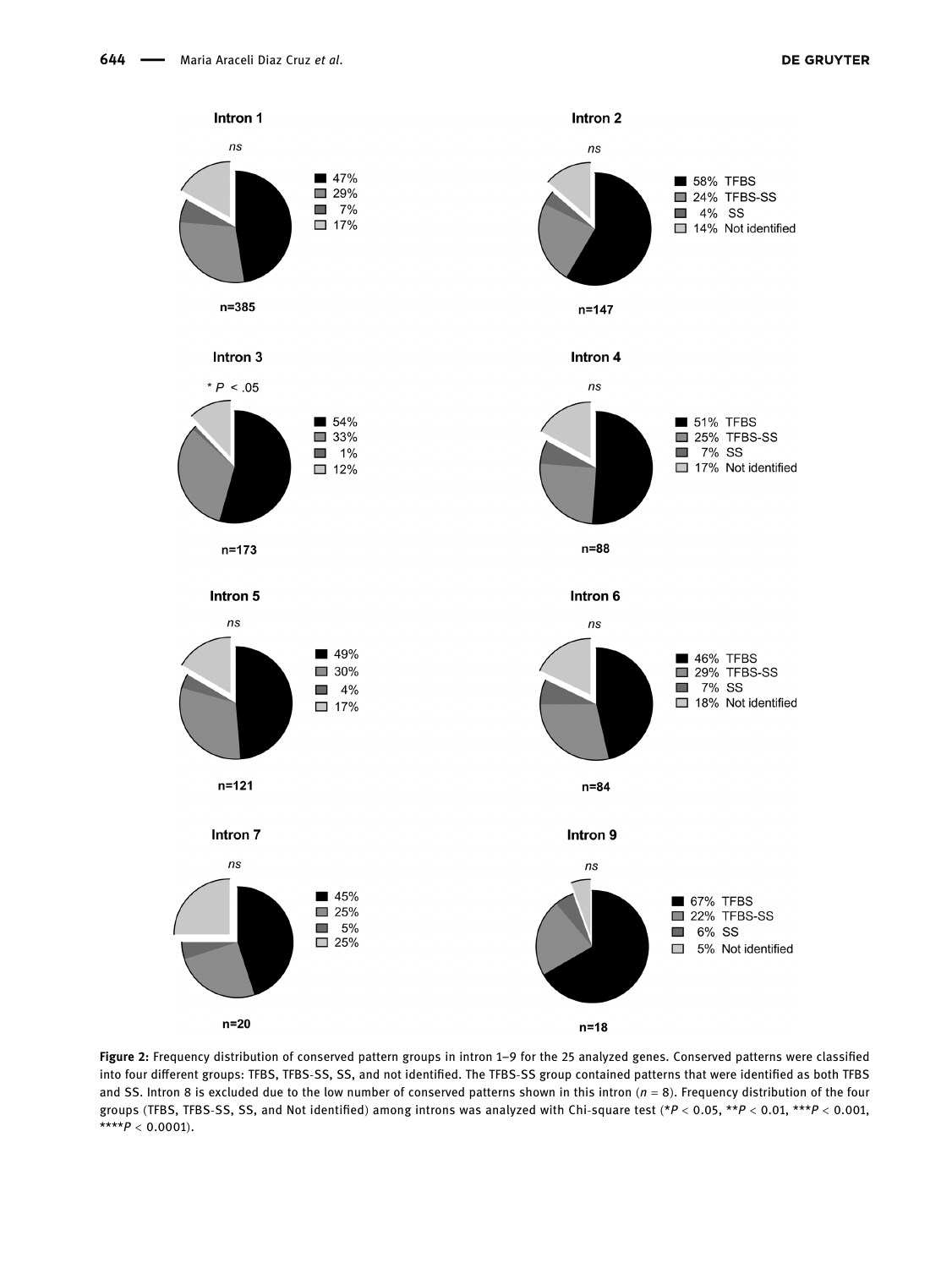



n=3232

Intron 1

 $40$ 

30

 $20$ 

 $10$ 

<span id="page-5-0"></span>% of TFBDS









Intron 6  $n = 523$ 

ى

 $40<sup>1</sup>$ 

Homeod



Intron 9 n=229





Figure 3: Distribution of the identified TFBDs for the analyzed TFBS, among the ten most numerous domain family types: Homeodomain, Forkhead, Homeodomain POU, C2H2 ZF, bZIP, Nuclear receptor, bHLH, Ets, Sox, and GATA. Intron 8 is excluded due to the low number of conserved patterns shown in this intron  $(n = 8)$ .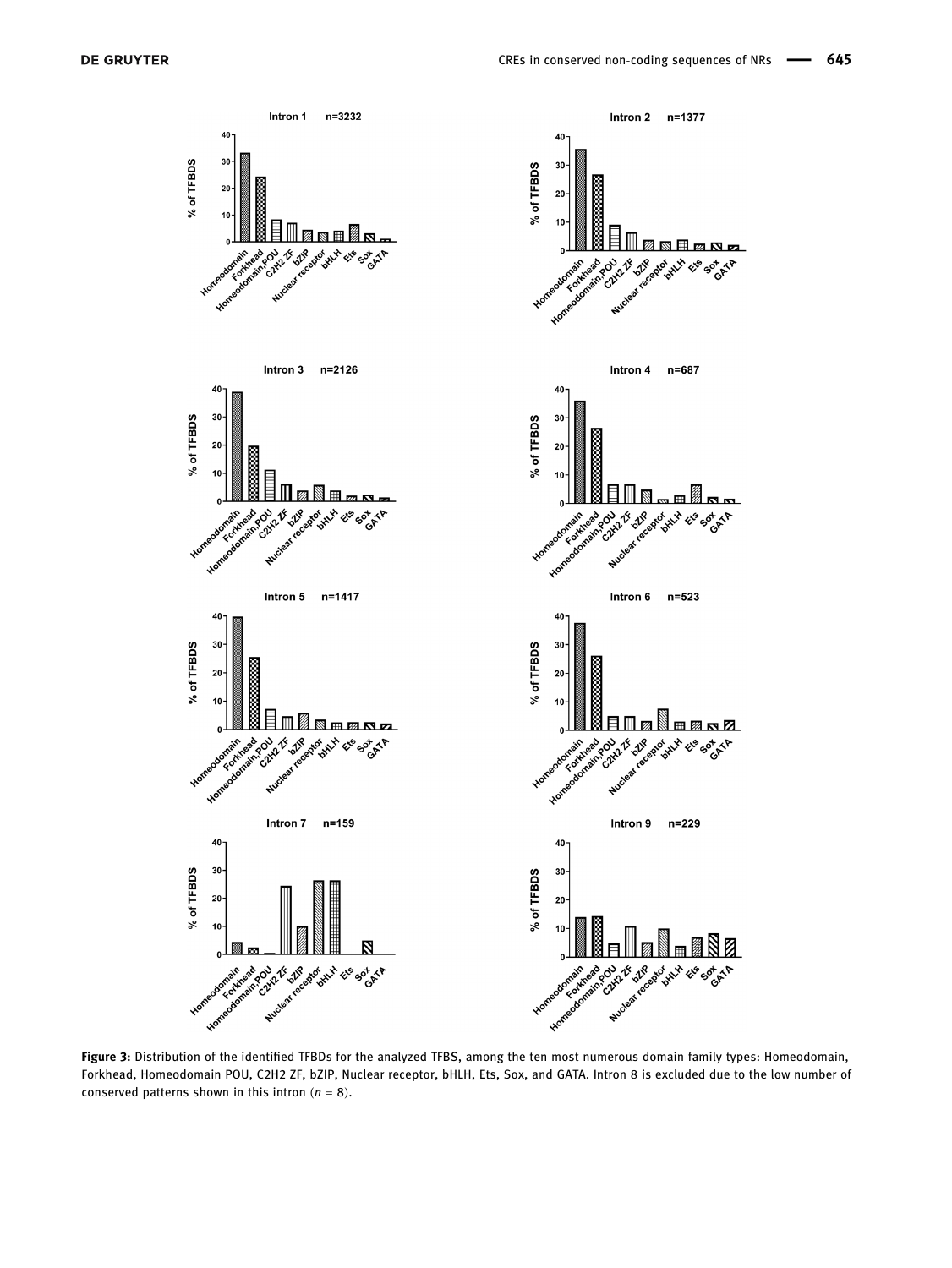| Gene        | <b>Location</b>     | Nuclear receptor                                                                              |
|-------------|---------------------|-----------------------------------------------------------------------------------------------|
| <b>VDR</b>  | Intron 3            | NR2F6, NR2F1, NR2F2, HNF4A, HNF4G                                                             |
| AR          | Intron 1            | ESR1, ESR2, PGR, AR, NR2E1, RXRA, RXRB, RXRG, NR3C1, NR3C2, NR2E3, NR4A1, NR4A2, NR4A3, ESRRB |
|             | Intron 3            | NR4A1, NR4A2, NR4A3, HNF4A, HNF4G, RORA, RORB, RORC, NR2E1                                    |
|             | Intron 5            | VDR, ESR1, ESR2, PGR, AR, HNF4A, HNF4G, NR1H4, NR1H3, NR3C1, NR3C2                            |
|             | Intron <sub>7</sub> | VDR, PGR, AR, NR3C1, NR3C2                                                                    |
| <b>RXRA</b> | Intron 1            | RARB, RARA, RARG                                                                              |

<span id="page-6-0"></span>Table 2: Nuclear receptor-binding domains detected in the intronic conserved sequences of three NR genes involved in prostate cancer etiology

predominant TFBD families among the different introns were the Homeodomain, Forkhead, and Homeodomain POU domain families. Introns 7, 8, and 9 did not share the same distribution as introns 1–6 ([Figure 3](#page-5-0)) (Figure S2). The same most numerous ten family domains as for the conserved sequences were obtained for the non-conserved sequences (Tables S6–S9). However, a lower abundancy of TFBDs than expected was identified in conserved sequences than in non-conserved sequences ( $P < 0.05$ ) (Table S10).

Further analysis of the TFBDs revealed that 4.8% of the total number of conserved sequences in introns are NR-binding domains, when compared with 16.3% in exons (Tables S11 and S12). NRs bind in clusters to the same sequence but the NRs binding to the clusters differed between introns and exons (Tables S13 and S14) ([Tables 2 and 3](#page-6-0)). Analyses of the three genes involved in prostate cancer etiology, VDR (Vitamin D receptor gene), AR, and RXRA (Retinoid X receptor alpha gene) show that there are putative binding sequences for other NRs in introns and exons (e.g., ESR, AR, PGR, RARA, RORA, RORB, RORC, RXRA, RXRB, and RXRG), suggesting crosstalk between endocrine systems ([Tables 2 and 3](#page-6-0)). Furthermore, several of the TFBDs were identified as p53 transcription factor domains binding with specific TFBS in the intronic regions of five NR genes (Table S15).

Gene Location Nuclear receptor

### 4 Discussion

The current study suggests that intronic as well as exonic sequences may be active parts in regulating gene expression, through CREs, and may serve as a target for steroid hormones. Our results show that conserved NRS intronic sequences are more abundant in the first than other introns, are enriched with TFBS, and contain SS, which are often co-localized with TFBS. Several TFBD families for TFBS were found in intron sequences, some of which contained specific TFBS for NR and p53. The intronic NR binding domains amounted to one-third of the NR binding domains found in exons.

In concordance with previous studies, the present study revealed that the number of conserved sequences decreased with intron position, indicating that intronic conserved pattern density among several species is higher in the first intron than introns downstream [[10,](#page-9-6)[36](#page-9-32),[37](#page-9-33)]. However, the density of conserved patterns was higher in the present study when compared with the study by Park et al. [[10](#page-9-6)]. This is perhaps due to the number and evolutionary span of species analyzed in each study (five and 46 mammalian species, respectively). Furthermore, Park et al. excluded sequences within 300 base pairs of the splice junction (the boundary between intron and exon) in their analysis [[10](#page-9-6)]. The current study included

|  |  |  |  |  | Table 3: Nuclear receptor-binding domains detected in the exonic conserved sequences of three NR genes involved in prostate cancer etiology |  |  |  |  |  |
|--|--|--|--|--|---------------------------------------------------------------------------------------------------------------------------------------------|--|--|--|--|--|
|  |  |  |  |  |                                                                                                                                             |  |  |  |  |  |

| LULALIUII | <b>NULICAL ICLEDIUI</b>                                                                                     |
|-----------|-------------------------------------------------------------------------------------------------------------|
| Exon 4    | <b>PPARD</b>                                                                                                |
| Exon 7    | RORA, RORB, RORC, RARA, RARB, NR1D1, NR1D2, NR2F1 NR2F2, NR2F6, PPARA, NR2C2                                |
| Exon 4    | VDR, ESR1, ESR2, NR1H2, NR1H3, NR1H4, RORA, RORB, RORC, RARA, RARB, RARG, NR2C1, NR2C2, RXRA, RXRB, RXRG,   |
|           | NR2F1, NR2F2, NR2F6, HNF4A, HNF4G, NR2E1, PPARA, PPARD, PPARG, NR5A2, NR4A1, NR5A1, NR6A1, NR4A3, THRA,     |
|           | THRB. NR1D1. NR1D2                                                                                          |
| Exon 7    | ESR1, ESR2, NR1H2, NR1H3, RARB, PPARA, PPARG, PPARD, NR5A2, NR2C1, NR2C2, NR4A1, NR6A1, NR1D1, NR1D2, RARA, |
|           | RARG, RORA, RORB, RORC, NR4A2, NR4A3, RXRA, RXRB, RXRG, NR2F1, NR2F2, NR2F6                                 |
| Exon 4    | RORA, RORB, RORC, RARA, RARB, RARG, RXRA, RXRB, RXRG                                                        |
| Exon 6    | PPARA, PPARD, PPARG, NR5A1, NR5A2, NR6A1, NR2F1, NR2F2, NR2F6, NR2C1, NR2C2                                 |
| Exon 9    | NR1D1, NR1H2, NR1H3, ESR1, ESR2, THRA, THRB                                                                 |
|           |                                                                                                             |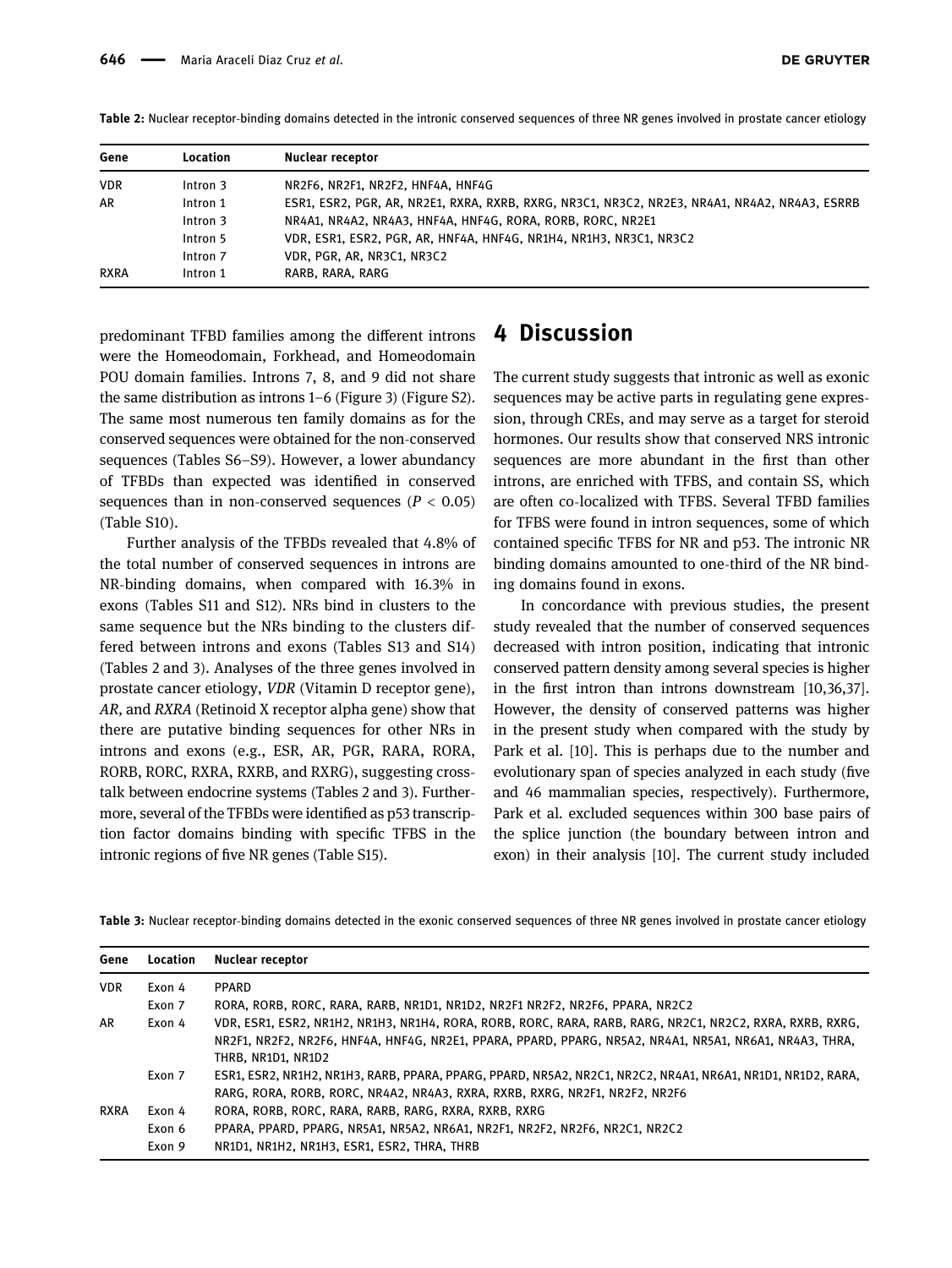such sequences since they may contain regulatory elements, such as TFBS and SS. These regulatory elements could play a role in the transcription and/or splicing process and be responsible for the expression of certain genetic splicing variants [[38](#page-9-34)[,39](#page-10-0)]. In contrast to the results by Park et al., where a low number of conserved patterns were found downstream of the second intron [[10](#page-9-6)], the results in the current study identified high frequencies of conserved patterns downstream of the first intron (Table S5). Thus, taken together, the current study suggests that most of the introns studied may include conserved patterns containing CREs, further suggesting a role in regulating gene transcription.

Consistent with the previous report [[10](#page-9-6)], the present study shows that putative TFBS are more abundant within the first introns, with the highest abundance in the first intron. The proportion of TFBS relative to the conserved sequences is preserved among introns, which has not been previously reported. This suggests that the number of TFBS is directly related to the number of conserved sequences and may explain the low number of TFBS obtained in the last introns. According to the present study's analysis of the false-positive ratio, due to sequence overlap, a considerable number of TFBS were bioinformatically confirmed to be true putative TFBS. However, further experimental validations are needed, such as ChIP-on-chip or luciferase assays [[40](#page-10-1)[,41](#page-10-2)]. Several studies agree that the identification of TFBS is complex and usually results in a large number of both false positives and false negatives [[40](#page-10-1)–[42](#page-10-3)]. These studies reduced the false-positive ratio by scanning the genome with PWM and identified true TFBS by searching for conservation of these sequences in orthologous transcripts. A conclusion from these studies is that TFBS can be identified through studying sequence conservation alone [[40](#page-10-1)–[42](#page-10-3)]. However, not all the functional TFBS present in the genome or sequences analyzed may be identified by conservation [[40](#page-10-1)–[42](#page-10-3)]. The results in the present study are in line with previous observations [[40](#page-10-1)–[42](#page-10-3)] showing that there is a higher percentage of TFBS within conserved regions compared to non-conserved regions.

To our knowledge, this is the first study to report an equal distribution of the conserved sequence types (TFBS and SS) among introns. The underlying cause of this preservation of distribution among introns is so far unknown but may be related to the regulation of the expression of certain genes and/or their splicing. Interestingly, the present study found that the proportion of SS in conserved sequences was greater when co-localized with TFBS (TFBS-SS group) than alone. Based on this finding, we propose that specific conserved sequences from NRS can act as

splice consensus sequences and that most of them are surrounded by TFBS sites. Previous studies have suggested multiple links between transcription and splicing and that there are difficulties to isolate both processes since they are closely connected [[43](#page-10-4),[44](#page-10-5)]. Furthermore, crosstalk between proteins involved in both transcription and pre-mRNA splicing has been suggested, and several mammalian candidate proteins, including transcription factors, have been identified [[43](#page-10-4)[,45](#page-10-6)]. Thus, we suggest that TFBS closely located to SS, may act as transcription factors or splicing binding sequences, and support previous studies suggesting a link between the transcriptional and the spliceosomal complex.

Mapping of the functional domains of transcription factors is crucial to understand their molecular function [[46](#page-10-7)]. In the present study, the same ten TFBD families were more numerous than other families in both nonconserved sequences and conserved sequences (Figure S2), which suggests that these ten families are common TFBD families for intronic sequences of NRs. However, there is less consensus between introns regarding TFBD family enrichment in non-conserved sequences. Considering this, conserved sequences may be more similar in their nucleotide composition and thus bind with specific TFBD families.

Further analyses of the putative TFBS identified in this study revealed specific TFBS for p53 in intronic conserved sequences of five NR genes: The nuclear receptor subfamily 2 group F (NR2F), the estrogen receptor 1 (ESR1), the nuclear receptor subfamily 4 Group A member 3 (NR4A3), the AR and the nuclear receptor subfamily 1 group D member 1 (NR1D1). A previous study mapping p53 binding sites in the whole genome did not find p53 specific TFBS for NR intronic sequences [[47](#page-10-8)]. Possible explanations for these different findings could be that Wei et al. conducted their study on cultured cancer cells, in vitro, and that their analysis was performed on expression level but not on a single molecular level [[47](#page-10-8)]. Furthermore, mapping was done for the whole genome and only detected the regions highly enriched with p53 binding sites [[47](#page-10-8)]. On the other hand, the present study was performed at normal conditions and not under conditions influenced by transcriptional rates, where eight p53 TFBS specific for the NRs was identified. Thus, the current finding extends the knowledge about p53 binding locations and indicates that p53 is involved in regulating NR-mediated transcription.

This is to our knowledge the first study to report putative interactions of steroid NRs in the case of intronic sequences. These results indicate the existence of a regulatory network involving the interaction of regulatory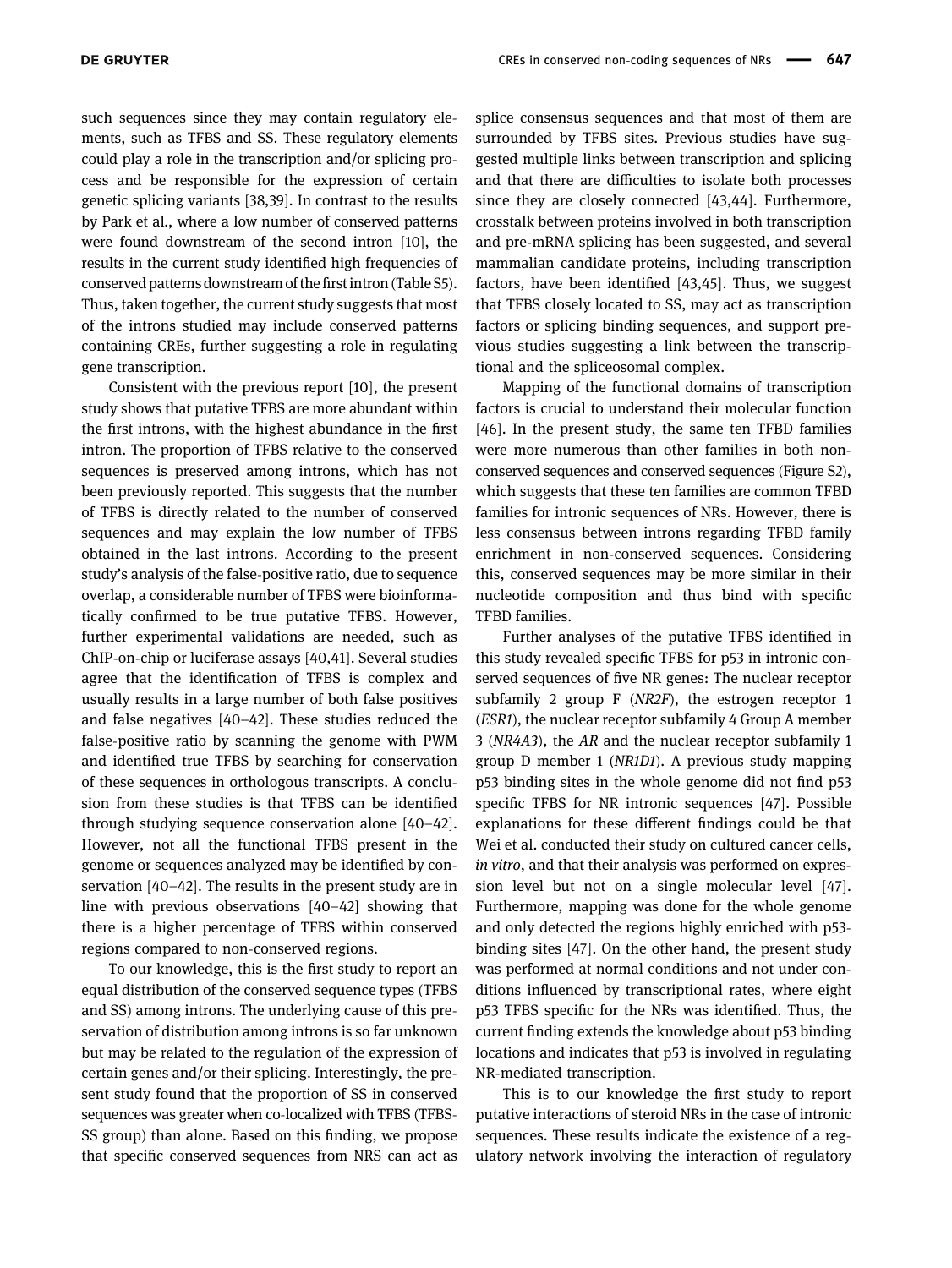DNA elements located in the intronic regions of the NR genes and NR transcription factors. Of the three steroid NR genes studied, NR binding domains were demonstrated in introns 1 and 3 and exons 4, 6, 7, and 9, and thus may indicate crosstalk between endocrine systems. Crosstalk has been described for steroid NRs [[25](#page-9-21)], growth factor receptors [[48](#page-10-9)], steroids [[49](#page-10-10)], intracellular and stressactivated kinases within the mitogen-activated protein kinase (MAPK) superfamily [[50](#page-10-11)[,51](#page-10-12)] as well as downstream signaling components of these kinase pathways [[52](#page-10-13)[,53](#page-10-14)]. Understanding the crosstalk between steroid receptors is important in the initiation and progression of hormonedriven cancers [[21,](#page-9-17)[25](#page-9-21)[,54](#page-10-15)]. In the present study, VDR, AR, and RXRA have several TFBS for NRs in introns and exons, which are closely connected to cancer development. The current results suggest a crosstalk between the androgen endocrine system and the VDR, the ESR, the progesterone receptor (PGR), and the retinoic acid receptors as well as a crosstalk between the retinoic acid endocrine system and ESR and the thyroid hormone receptor (THR), among others. These findings are in concert with previous reports on the crosstalk between steroid receptors of prostate and breast cancer cells [[21](#page-9-17),[25](#page-9-21)]. It is known that the protein interaction between VDR and RXR causes antitumoral effects in prostate cancer [[55](#page-10-16)[,56](#page-10-17)]. Further examples are ARs, which either have an antagonistic or a cooperative effect on the ESR binding to estradiol responsive elements dependent on the presence of dihydrotestosterone [[57](#page-10-18)–[59](#page-10-19)]. Thus, the present study provides more evidence for crosstalk between steroid NRs and contributes with novel targets for steroid NR regulation. Furthermore, this study confirms the hypothesis that individual steroids and steroid NRs rarely work in isolation but rather as a crosstalk between different receptor types, allowing activation of signaling pathways, and modulate transcriptional responses [[25](#page-9-21)].

# Abbreviations

| AR                | androgen receptor                           |
|-------------------|---------------------------------------------|
| <b>BCSDm</b>      | basic conserved sequence detection method   |
| BRCA <sub>1</sub> | breast cancer type 1 susceptibility protein |
| BRCA2             | breast cancer type 2 susceptibility protein |
| <b>CNS</b>        | conserved non-coding sequence               |
| <b>CRE</b>        | cis-regulatory element                      |
| $ER\alpha$        | estrogen receptor $\alpha$                  |
| ESR <sub>1</sub>  | estrogen receptor 1                         |
| <b>HSF</b>        | human splicing finder                       |
|                   |                                             |

MAPK mitogen-activated protein kinase

| NR          | nuclear receptor                              |
|-------------|-----------------------------------------------|
| NR4A3       | nuclear receptor subfamily 4 group A          |
|             | member 3                                      |
| NR1D1       | nuclear receptor subfamily 1 group D member 1 |
| NR2F        | nuclear receptor subfamily 2 group F          |
| <b>NRS</b>  | nuclear receptor superfamily                  |
| <b>PGR</b>  | progesterone receptor                         |
| <b>PSSM</b> | position score matrix                         |
| <b>PWM</b>  | position weight matrix                        |
| <b>RXRA</b> | retinoid X receptor-alpha                     |
| THR         | thyroid hormone receptor                      |
| <b>TFBD</b> | transcription factor binding domain           |
| <b>TFBS</b> | transcription factor binding sites            |
| SS          | splicing sites                                |
| <b>SFBS</b> | splicing factor binding sites                 |
| VDR         | vitamin D receptor                            |

Funding information: This study was financially supported by Högskolans Jubileumsfond at the University College of Skövde (Dnr HS 2015/536). Jönköping University provided with open access funding and the necessary resources to carry out this investigation.

Author contributions: D. Larsson: conceptualization, investigation, supervision, writing-reviewing, and editing; M.A.Diaz Cruz: investigation, methodology, data curation, formal analysis, validation, visualization, writing-original draft preparation; D. Lund: investigation, methodology, software, supervision, writing-reviewing and editing; F. Szekeres, S. Karlsson and M. Faresjö: supervision and writing-reviewing and editing.

Conflict of interest: Authors state no conflict of interest.

Data availability statement: Code for the Basic Conserved Sequence Detection Method (BCSDm) is deposited in [https://github.com/Mariaardc/Project](https://github.com/Mariaardc/Project-Applied_Bioinfo/blob/Mariaardc-patch-1/run_all.py)-Applied\_Bioinfo/ [blob/Mariaardc](https://github.com/Mariaardc/Project-Applied_Bioinfo/blob/Mariaardc-patch-1/run_all.py)-patch-1/run\_all.py. Data and analysis files will be submitted under request.

# References

- <span id="page-8-0"></span>[1] Deblois G, Giguere V. Nuclear receptor location analyses in mammalian genomes: from gene regulation to regulatory networks. Mol Endocrinol (Baltimore, Md). 2008;22(9):1999–2011.
- [2] Foulds CE, Panigrahi AK, Coarfa C, Lanz RB, O'Malley BW. Long noncoding RNAs as targets and regulators of nuclear receptors. Curr Top Microbiol Immunol. 2016;394:143–76.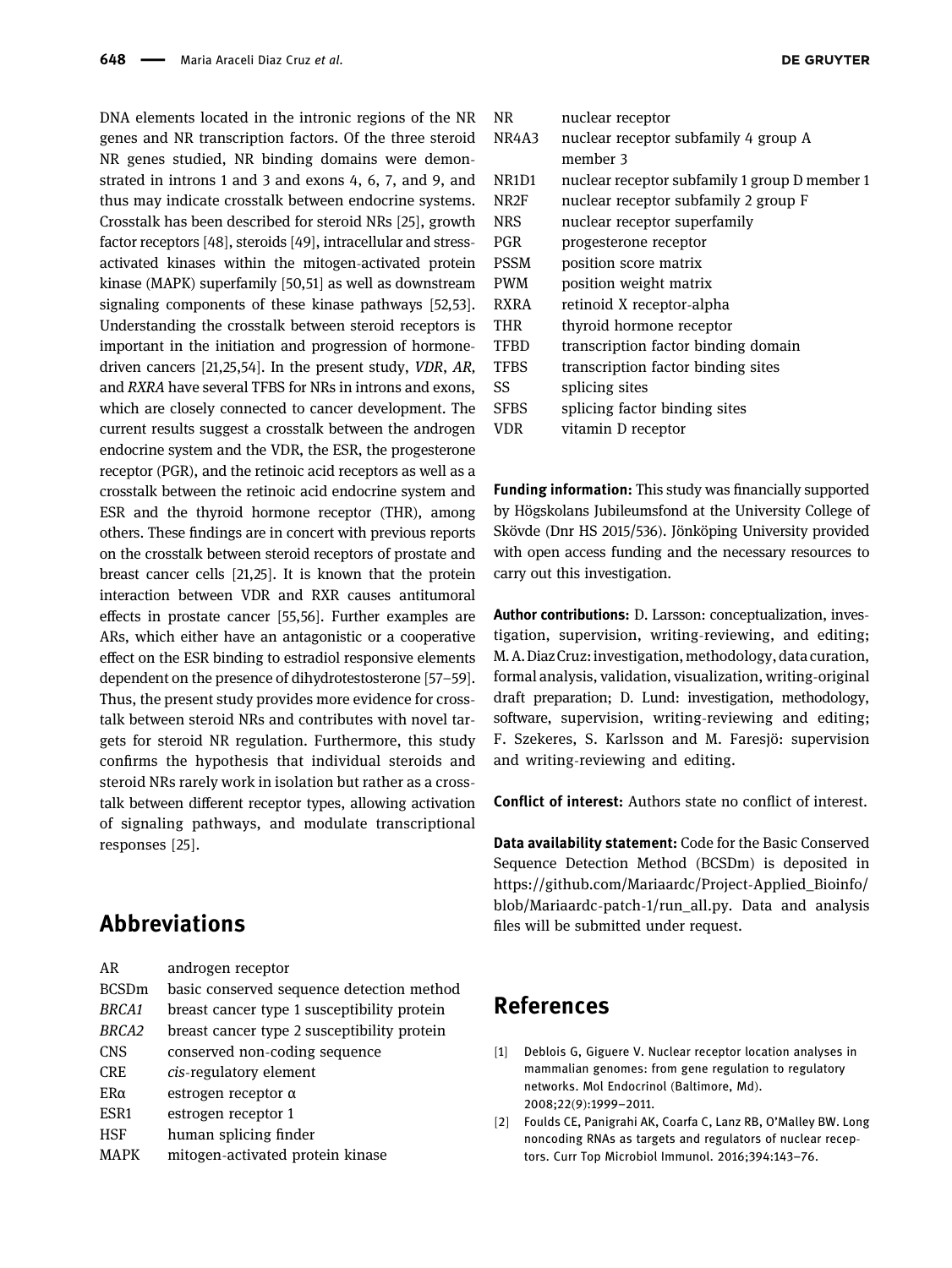- <span id="page-9-0"></span>[3] Long MD, Thorne JL, Russell J, Battaglia S, Singh PK, Sucheston-Campbell LE, et al. Cooperative behavior of the nuclear receptor superfamily and its deregulation in prostate cancer. Carcinogenesis. 2014;35(2):262–71.
- <span id="page-9-1"></span>[4] Mukherjee D, Saha D, Acharya D, Mukherjee A, Chakraborty S, Ghosh TC. The role of introns in the conservation of the metabolic genes of Arabidopsis thaliana. Genomics. 2018;110(5):310–17.
- <span id="page-9-9"></span>[5] Algama M, Tasker E, Williams C, Parslow AC, Bryson-Richardson RJ, Keith JM. Genome-wide identification of conserved intronic non-coding sequences using a Bayesian segmentation approach. BMC Genomics. 2017;18(1):259.
- <span id="page-9-3"></span>[6] Shaul O. How introns enhance gene expression. Int J Biochem Cell Biol. 2017;91(Pt B):145–55.
- <span id="page-9-2"></span>[7] Hube F, Francastel C. Mammalian introns: when the junk generates molecular diversity. Int J Mol Sci. 2015;16(3):4429–52.
- <span id="page-9-4"></span>[8] Rose AB. Introns as gene regulators: a brick on the accelerator. Front Genet. 2018;9:672.
- <span id="page-9-5"></span>[9] Gallegos JE, Rose AB. Intron DNA sequences can be more important than the proximal promoter in determining the site of transcript initiation. Plant Cell. 2017;29(4):843–53.
- <span id="page-9-6"></span>[10] Park SG, Hannenhalli S, Choi SS. Conservation in first introns is positively associated with the number of exons within genes and the presence of regulatory epigenetic signals. BMC Genomics. 2014;15:526.
- <span id="page-9-7"></span>[11] Hemberg M, Gray JM, Cloonan N, Kuersten S, Grimmond S, Greenberg ME, et al. Integrated genome analysis suggests that most conserved non-coding sequences are regulatory factor binding sites. Nucleic Acids Res. 2012;40(16):7858–69.
- <span id="page-9-8"></span>[12] Levy S, Hannenhalli S, Workman C. Enrichment of regulatory signals in conserved non-coding genomic sequence. Bioinforma (Oxford, Engl). 2001;17(10):871–7.
- <span id="page-9-10"></span>[13] Takahashi M, Saitou N. Identification and characterization of lineage-specific highly conserved noncoding sequences in Mammalian genomes. Genome Biol Evol. 2012;4(5):641–57.
- <span id="page-9-11"></span>[14] Wang Z, Burge CB. Splicing regulation: from a parts list of regulatory elements to an integrated splicing code. RNA (N York, NY). 2008;14(5):802–13.
- <span id="page-9-12"></span>[15] Meddens CA, van der List ACJ, Nieuwenhuis EES, Mokry M. Non-coding DNA in IBD: from sequence variation in DNA regulatory elements to novel therapeutic potential. Gut. 2019;68(5):928–41.
- [16] Epstein DJ. Cis-regulatory mutations in human disease. Brief Funct Genomic Proteom. 2009;8(4):310–6.
- <span id="page-9-13"></span>[17] Kalender Atak Z, Imrichova H, Svetlichnyy D, Hulselmans G, Christiaens V, Reumers J, et al. Identification of cis-regulatory mutations generating de novo edges in personalized cancer gene regulatory networks. Genome Med. 2017;9(1):80.
- <span id="page-9-14"></span>[18] Urbanucci A, Sahu B, Seppala J, Larjo A, Latonen LM, Waltering KK, et al. Overexpression of androgen receptor enhances the binding of the receptor to the chromatin in prostate cancer. Oncogene. 2012;31(17):2153–63.
- <span id="page-9-15"></span>[19] Patel AR, Klein EA. Risk factors for prostate cancer. Nat Clin Pract Urol. 2009;6(2):87–95.
- <span id="page-9-16"></span>[20] Roy R, Chun J, Powell SNBRCA1. and BRCA2: different roles in a common pathway of genome protection. Nat Rev Cancer. 2011;12(1):68–78.
- <span id="page-9-17"></span>[21] Trump DL, Aragon-Ching JB. Vitamin D in prostate cancer. Asian J Androl. 2018;20(3):244–52.
- <span id="page-9-18"></span>[22] Park JJ, Irvine RA, Buchanan G, Koh SS, Park JM, Tilley WD, et al. Breast cancer susceptibility gene 1 (BRCAI) is a coactivator of the androgen receptor. Cancer Res. 2000;60(21):5946–9.
- <span id="page-9-19"></span>[23] Fan S, Wang J, Yuan R, Ma Y, Meng Q, Erdos MR, et al. BRCA1 inhibition of estrogen receptor signaling in transfected cells. Sci (N York, NY). 1999;284(5418):1354–6.
- <span id="page-9-20"></span>[24] Gudmundsdottir K, Ashworth A. The roles of BRCA1 and BRCA2 and associated proteins in the maintenance of genomic stability. Oncogene. 2006;25(43):5864–74.
- <span id="page-9-21"></span>[25] Truong TH, Lange CA. Deciphering steroid receptor crosstalk in hormone-driven cancers. Endocrinology. 2018;159(12):3897–907.
- <span id="page-9-22"></span>[26] Zerbino DR, Achuthan P, Akanni W, Amode MR, Barrell D, Bhai J, et al. Ensembl 2018. Nucleic Acids Res. 2018;46(D1):D754–61.
- <span id="page-9-23"></span>[27] Waterston RH, Lindblad-Toh K, Birney E, Rogers J, Abril JF, Agarwal P, et al. Initial sequencing and comparative analysis of the mouse genome. Nature. 2002;420(6915):520–62.
- <span id="page-9-24"></span>[28] She X, Liu G, Ventura M, Zhao S, Misceo D, Roberto R, et al. A preliminary comparative analysis of primate segmental duplications shows elevated substitution rates and a greatape expansion of intrachromosomal duplications. Genome Res. 2006;16(5):576–83.
- <span id="page-9-25"></span>[29] Cock PJ, Antao T, Chang JT, Chapman BA, Cox CJ, Dalke A, et al. Biopython: freely available Python tools for computational molecular biology and bioinformatics. Bioinforma (Oxford, Engl). 2009;25(11):1422–3.
- <span id="page-9-26"></span>[30] Katoh K, Standley DM. MAFFT multiple sequence alignment software version 7: improvements in performance and usability. Mol Biol Evol. 2013;30(4):772–80.
- <span id="page-9-27"></span>[31] Kosti I, Radivojac P, Mandel-Gutfreund Y. An integrated regulatory network reveals pervasive cross-regulation among transcription and splicing factors. PLoS Comput Biol. 2012;8(7):e1002603.
- <span id="page-9-28"></span>[32] Weirauch MT, Yang A, Albu M, Cote AG, Montenegro-Montero A, Drewe P, et al. Determination and inference of eukaryotic transcription factor sequence specificity. Cell. 2014;158(6):1431–43.
- <span id="page-9-29"></span>[33] Stormo GD. Consensus patterns in DNA. Methods Enzymol. 1990;183:211–21.
- <span id="page-9-30"></span>[34] Desmet FO, Hamroun D, Lalande M, Collod-Beroud G, Claustres M, Beroud C. Human splicing finder: an online bioinformatics tool to predict splicing signals. Nucleic Acids Res. 2009;37(9):e67.
- <span id="page-9-31"></span>[35] Jian X, Boerwinkle E, Liu X. In silico tools for splicing defect prediction: a survey from the viewpoint of end users. Genet Med. 2014;16(7):497–503.
- <span id="page-9-32"></span>[36] Sironi M, Menozzi G, Comi GP, Bresolin N, Cagliani R, Pozzoli U. Fixation of conserved sequences shapes human intron size and influences transposon-insertion dynamics. Trends Genet TIG. 2005;21(9):484–8.
- <span id="page-9-33"></span>[37] Liang KC, Tseng JT, Tsai SJ, Sun HS. Characterization and distribution of repetitive elements in association with genes in the human genome. Comput Biol Chem. 2015;57:29–38.
- <span id="page-9-34"></span>[38] Barash Y, Calarco JA, Gao W, Pan Q, Wang X, Shai O, et al. Deciphering the splicing code. Nature. 2010;465(7294):53–9.